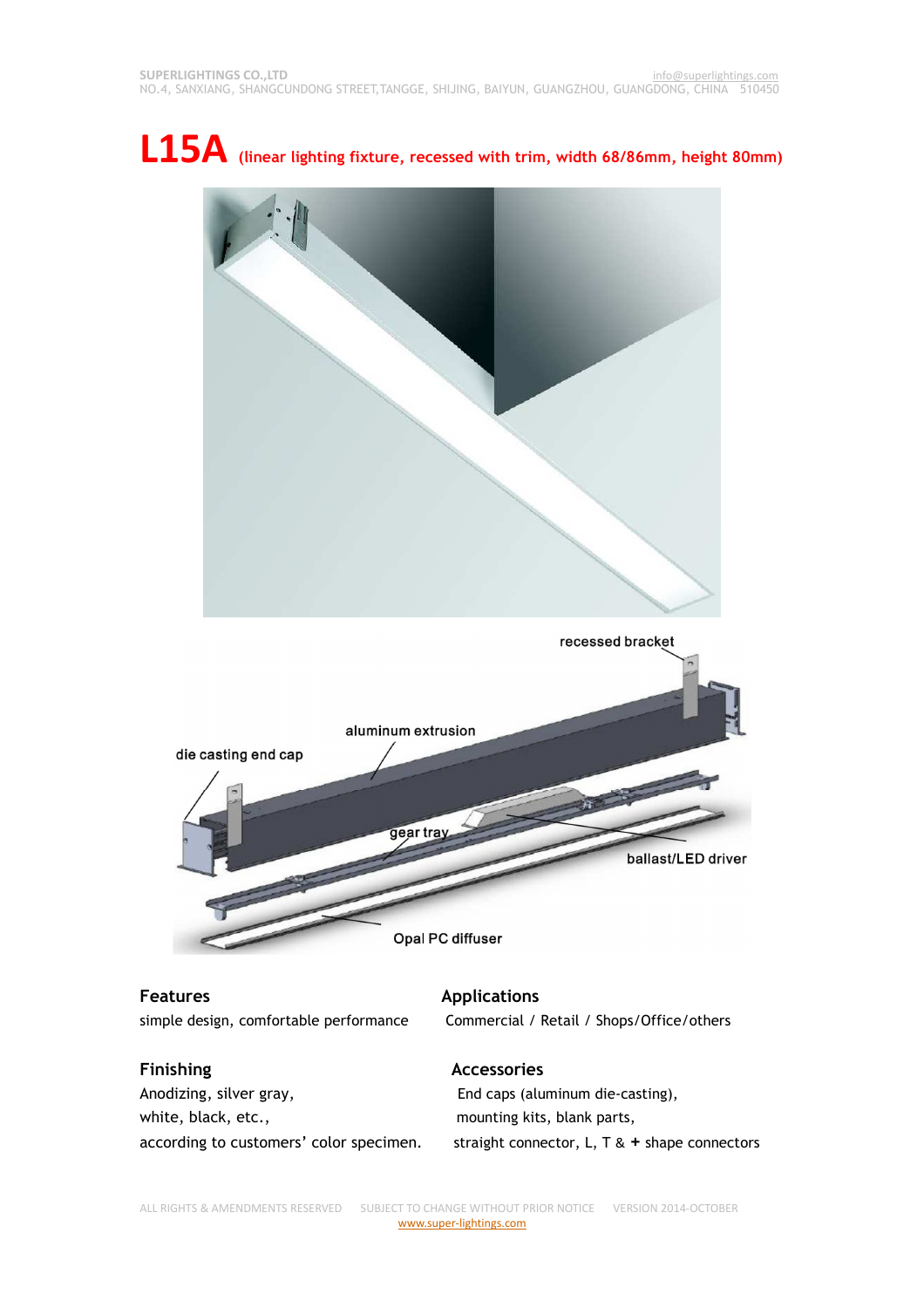### **Other specs**

**\***IP20 rated **\***Products could be sold as materials non-assembled

**\***Linear system lengths @ any customers' demand, with either shadow-free solution or blank parts

#### **Connections**



### **Warranty**

2 years for fixtures excluding light source and gears





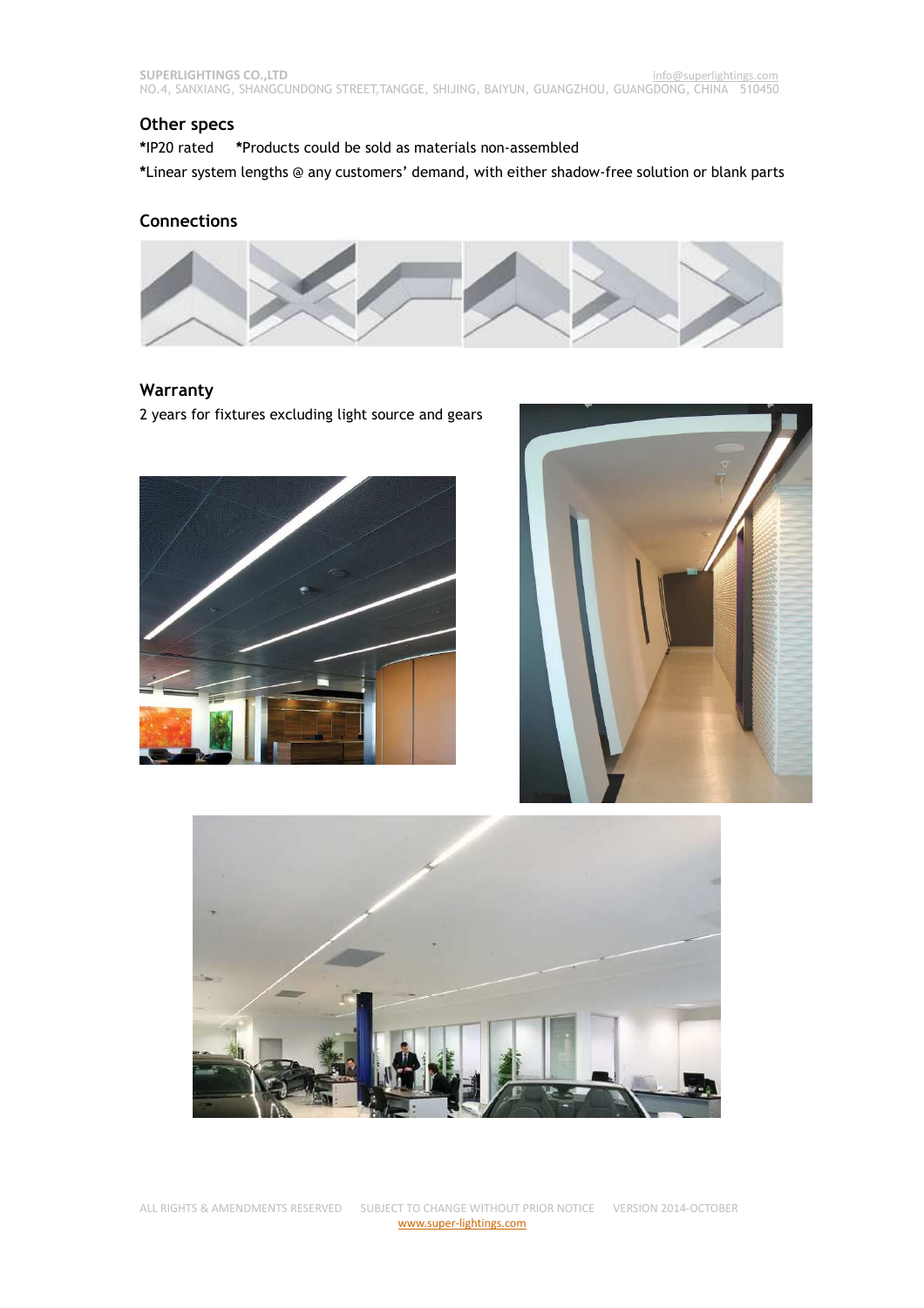

**Please contact us, in case you need develop and improve other linear lighting fixtures.**